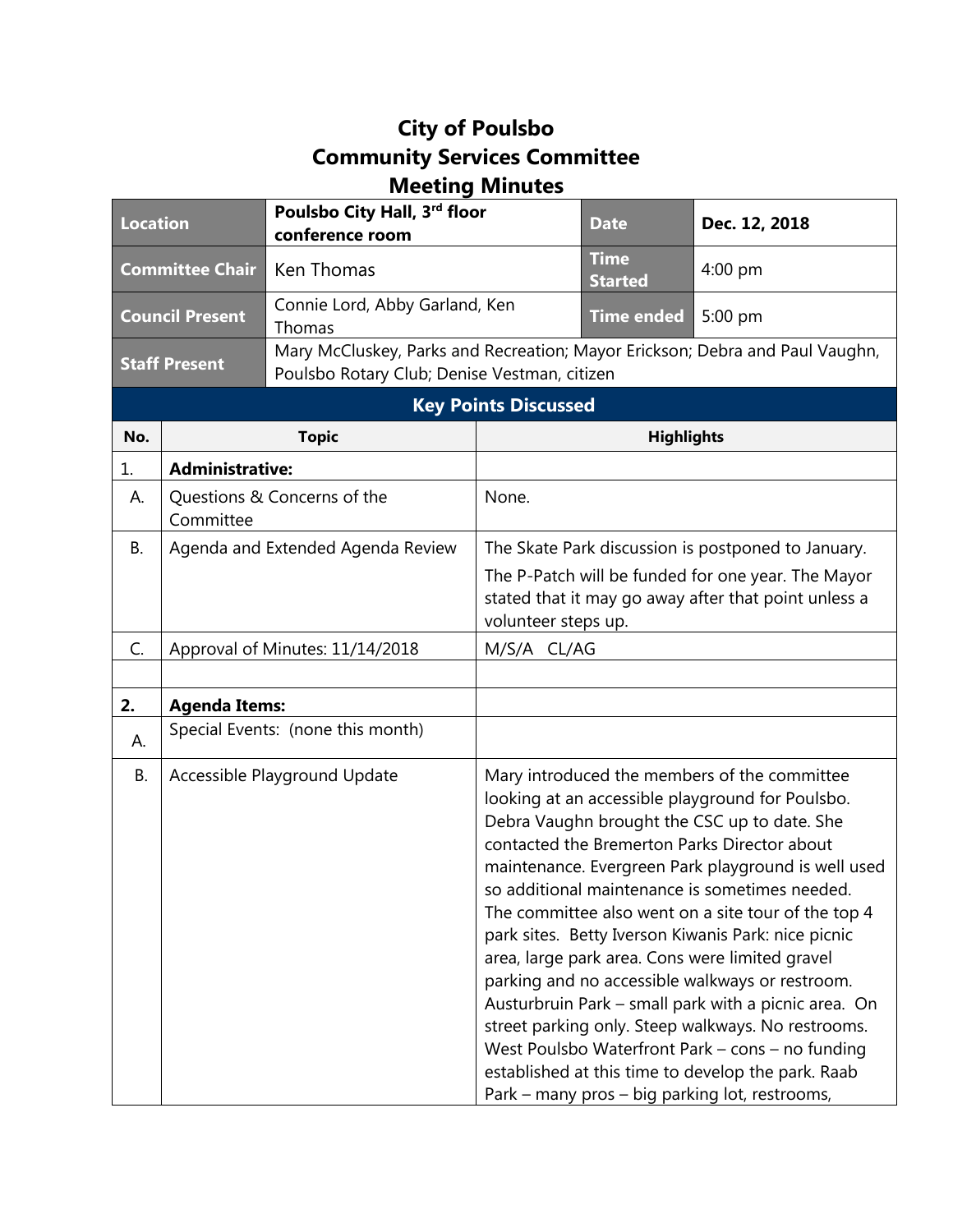|    |                                                     | covered picnic area, large flat areas, some paved<br>walkways. Cons - not as centrally located. Some<br>gravel walkways. The existing playground would<br>remain. There are two areas at the park that would<br>be suitable for additional equipment. Ken asked<br>about the sq footage needed. Debra said that it<br>depends on the area site. Paul said that the<br>Evergreen Park area is 100' x 150'. It was discussed<br>that this playground would be for All ages, all<br>abilities, all inclusive. Accessible for all. A project like<br>this can be incremental or phased. After more<br>discussion, the CSC recommended that the new<br>playground be placed at Raab Park. CK/AG. Debra<br>talked about the project timeline for 2019. After<br>getting approval from the full City Council in January,<br>she would like to ask the Rotary Club for funds to<br>hire a consultant to lead fundraising. They are<br>planning to hold an Open House in the spring. They<br>want to build community support and interest in the<br>project. |
|----|-----------------------------------------------------|-----------------------------------------------------------------------------------------------------------------------------------------------------------------------------------------------------------------------------------------------------------------------------------------------------------------------------------------------------------------------------------------------------------------------------------------------------------------------------------------------------------------------------------------------------------------------------------------------------------------------------------------------------------------------------------------------------------------------------------------------------------------------------------------------------------------------------------------------------------------------------------------------------------------------------------------------------------------------------------------------------------------------------------------------------|
| C. | <b>Skate Park Discussion</b>                        | Postponed to January 2019.                                                                                                                                                                                                                                                                                                                                                                                                                                                                                                                                                                                                                                                                                                                                                                                                                                                                                                                                                                                                                          |
| D. | Kitsap Public Facilities District project<br>update | Becky reviewed the presentation that she gave to the<br>KPFD board on December 3 for a Poulsbo Events and<br>Recreation Center (PERC). It would include 1-2 soccer<br>sized fields and a two story building. The deadline to<br>submit the final project proposal is December 31.<br>This would be a family friendly building with Parks<br>and Rec on the bottom floor and event space on the<br>upper floor. The City will be asking for funds to do a<br>feasibility study for the project. She also discussed<br>the structure of a Metropolitan Tax District, and how<br>it might work in the Poulsbo-NK area. There would<br>be a variety of partners, as the City cannot do a<br>project this big on its own.                                                                                                                                                                                                                                                                                                                                |
| 3. | <b>Department Head Reports</b>                      |                                                                                                                                                                                                                                                                                                                                                                                                                                                                                                                                                                                                                                                                                                                                                                                                                                                                                                                                                                                                                                                     |
| А. | Park Project Updates                                | Mary reviewed the progress of three projects.<br>Poulsbo's Fish Park: The consultant will be meeting<br>with the Fish Park Steering Committee tomorrow to<br>discuss trail alignment.<br>Centennial Park: All paperwork is in for the grant.<br>Public Works is still working on a few tasks including<br>a water line and fencing. Mary has also applied for a                                                                                                                                                                                                                                                                                                                                                                                                                                                                                                                                                                                                                                                                                     |